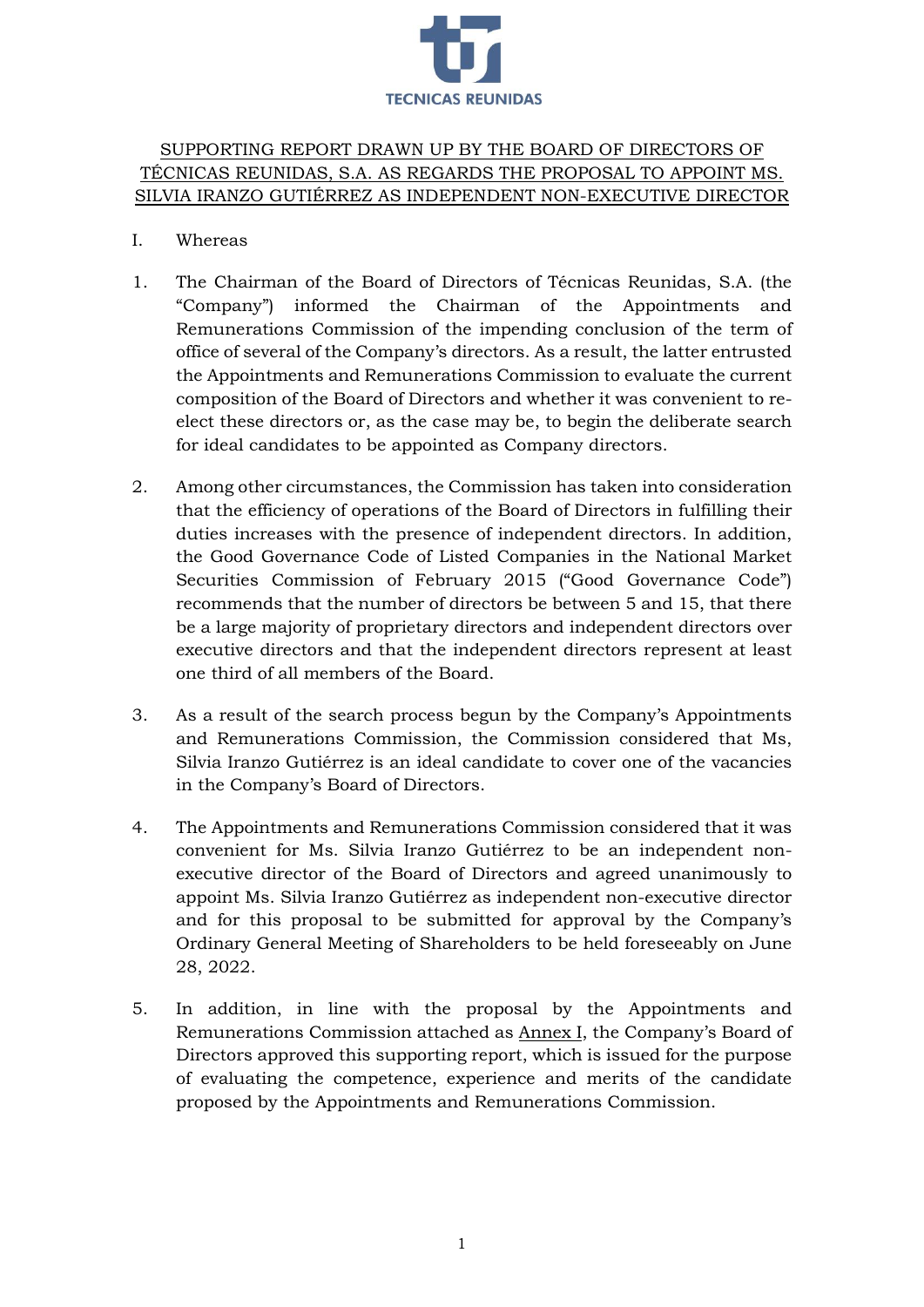

## II. Legal particulars

# Category of director

- 6. As set forth in Article 529. duodecies. 4 of the Spanish Corporate Enterprises Act ("LSC"), independent directors shall be those who are appointed because of their personal and professional qualities and can perform their duties without being hampered by relations with the Company or its Group, its significant shareholders or managers. Persons who do not meet the aforementioned conditions shall not be considered independent directors.
- 7. Thus, Ms. Silvia Iranzo Gutiérrez is not related to the Company and is not involved in any of the situations mentioned in Article 529. duodecies. 4 of the LSC, which ensures that he will be able to perform his duties without being hampered by relations with the Company or its Group, its significant shareholders or managers.

# Appointment Procedure

8. As set forth in Articles 529. decies. 4 and 529, quindecies. 3. c) of the LSC and in Articles 18 of the Regulations of the Board of Directors and 3 of the Appointments and Remunerations Commission Regulations, the appointment of Ms. Silvia Iranzo Gutiérrez as independent non-executive director must be proposed to the Board of Directors by the Appointments and Remunerations Commission and approved by the Company's General Meeting of Shareholders.

The appointment proposal must also be accompanied by a supporting report by the Board of Directors evaluating the competence, experience and merits of the candidate, as set forth in Article 529. decies. 5 of the LSC.

- III. Rationale for the appointment. Competence, experience and merits of the director
- 10. Ms. Silvia Iranzo Gutiérrez has the competence, experience and merits necessary to serve as director, as demonstrated by the *resumé* attached as Annex II to this Report. The candidate thus demonstrates an excellent education and impressive professional experience in the public and financial sectors.
- 11. As regards her education, Ms. Silvia Iranzo Gutiérrez holds a PhD in Economics and Business.
- 12. As regards her professional career, Ms. Silvia Iranzo Gutiérrez has ample professional experience in the public and financial sectors. Ms. Silvia Iranzo Gutiérrez is a government-accredited Trade Expert and Economist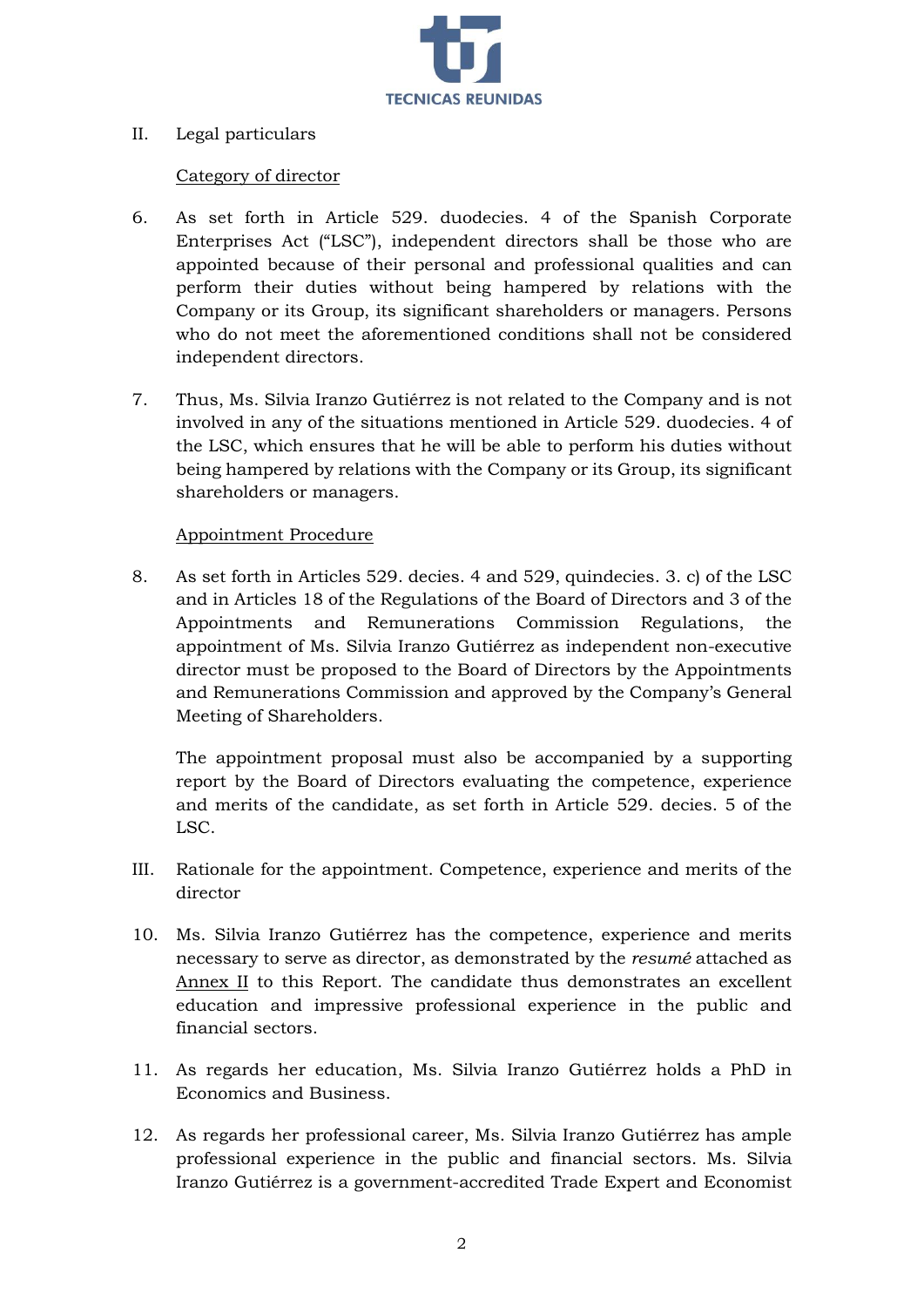

and has held positions of maximum responsibility in the ICEX (Chairman of the Board of Directors), the Bank of Spain (member of the Steering Group), TECNOCOM (independent director and member of the Appointments and Remunerations and Good Governance Commission) and other reputable entities, such as the Institute of Corporate Directors (IC-A), CESCE and Telefónica Internacional, of which she has been a member of the Board of Directors. Moreover, she has been Spanish Ambassador to Belgium and Secretary of State for Trade and member of the jury for the Princess of Asturias Award in Social Sciences. Ms. Silvia Iranzo Gutiérrez is currently an independent director of the Indra Sistemas company, listed in the Ibex 35 exchange and Chairman of its Sustainability Commission. She is independent director of the ICO (Official Credit Institute), member of the Plenary Session of the Spanish Arbitration Court, member of the Reflection Commission of the Exporters Club and member of the INCIPE trust, as well as professor of Global Economics and Governance at CUNEF (University College for Financial Studies) and IEB (Stock Market Studies Institute). She has been awarded the Grand Cross of the Order of Civil Merit and the silver medal of the Red Cross.

- 13. As regards Recommendation 25 of the Good Governance Code, Ms. Silvia Iranzo Gutiérrez has confirmed that she has the necessary time available for the proper performance of her duties as an independent member of the Company's Board of Directors.
- 14. The Board of Directors also considers that the appointment of Ms. Silvia Iranzo Gutiérrez will ensure that the Company can continue to count on the capacity, knowledge, experience and other characteristics needed for the best performance of her duties, taking into consideration the corresponding legal criteria and good governance recommendations and particularly to increase the gender diversity of the Board of Directors.
- III. Conclusion
- 15. In sum, Ms. Silvia Iranzo Gutiérrez's excellent abilities and qualifications, as well as her knowledge of economics, administration, sustainability, governance and international markets, repeatedly demonstrated throughout her professional career, and her contribution to the diversity of the Board of Directors make her an ideal choice for appointment as an independent non-executive director of the Company.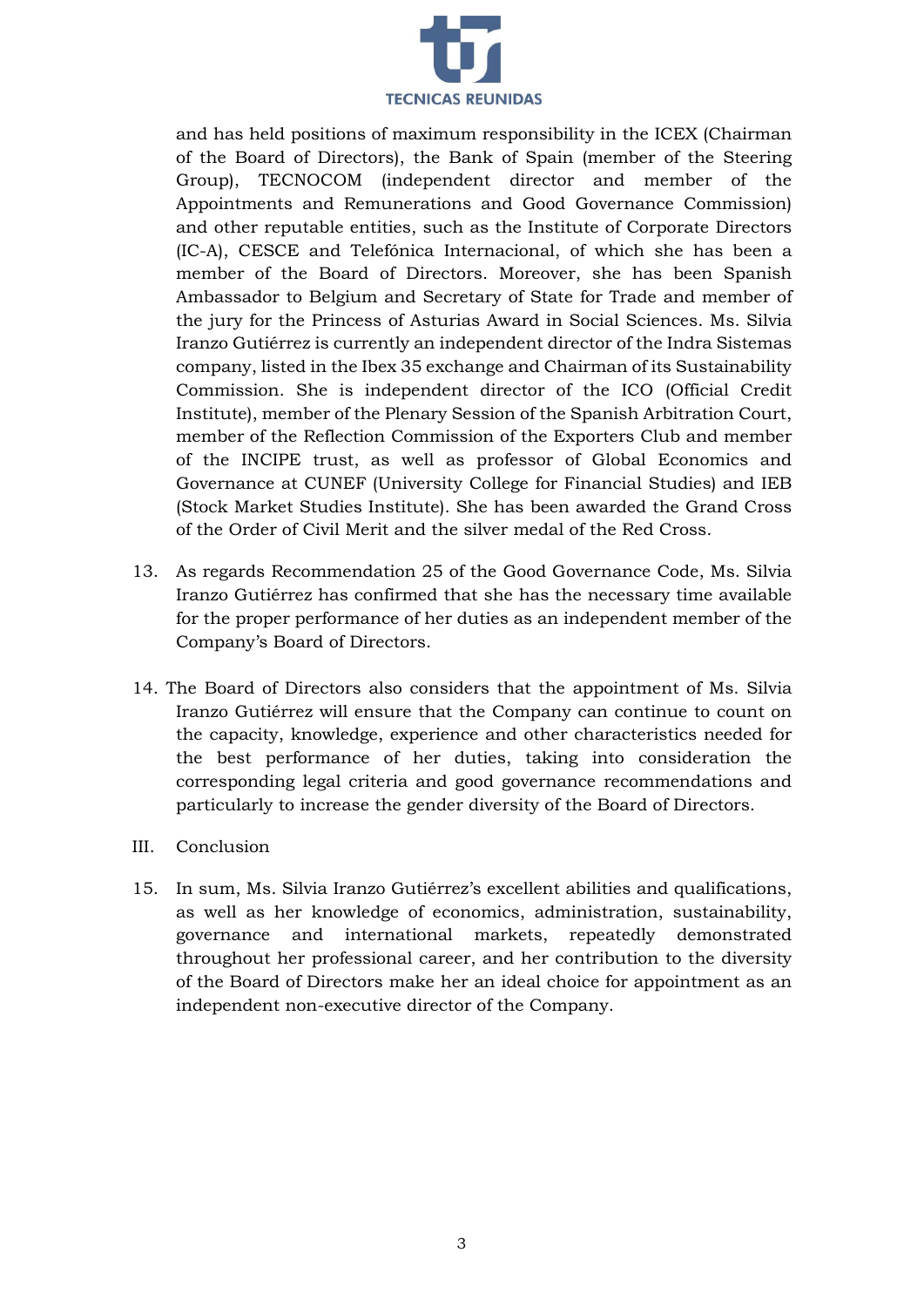

#### Annex I

PROPOSAL BY THE APPOINTMENTS AND REMUNERATIONS COMMISSION FOR THE APPOINTMENT OF MS. SILVIA IRANZO GUTIÉRREZ AS INDEPENDENT NON-EXECUTIVE DIRECTOR OF TÉCNICAS REUNIDAS, S.A.

1. Introduction

In accordance with Article 529 decies. 4 of the recast text of the Spanish Corporate Enterprises Act approved by Spanish Royal Legislative Decree 1/2010, dated July 2 (hereinafter, "*LSC*") and Articles 18 of the Board of Directors' Regulations and 3 of the Appointments and Remunerations Commission Regulations of Técnicas Reunidas, S.A. (hereinafter, "*Técnicas Reunidas*" or the "*Company*"), the proposals for the appointment or re-election of members of the Board of Directors who are independent directors corresponds to the Appointments and Remunerations Commission.

The Chairman of the Board of Directors of Técnicas Reunidas informed the Chairman of the Appointments and Remunerations Commission of the impending conclusion of the term of office of several of the Company's directors. As a result, the latter entrusted the Appointments and Remunerations Commission to evaluate the current composition of the Board of Directors and whether it was convenient to re-elect these directors or, as the case may be, to begin the search for ideal candidates to be appointed as Company directors.

The Appointments and Remunerations Commission studied the current composition of the Board of Directors and considered that, as a whole, it had the necessary knowledge, competence, experience and other characteristics to deal with the activities of Técnicas Reunidas efficiently, ensuring that the Board of Directors had the full capacity to make autonomous and independent decisions in the interest of the Company and therefore, of all its shareholders, notwithstanding the convenience of completing membership with profiles that contribute to the Board's diversity.

Therefore, the Company's Appointments and Remunerations Commission has drawn up the following proposal for the appointment of Ms. Silvia Iranzo Gutiérrez as an independent non-executive director, member of the Board of Directors of Técnicas Reunidas.

The Commission has assessed the candidate's education and professional experience and suitability versus the Board's competence matrix, the category of director she will belong to and the contribution to the diversity of the composition of the Board of Directors.

2. Education and professional experience

Ms. Silvia Iranzo Gutiérrez holds a PhD in Economics and Business, is a government-accredited Trade Expert and Economist and has held positions of maximum responsibility in the ICEX (Chairman of the Board of Directors), the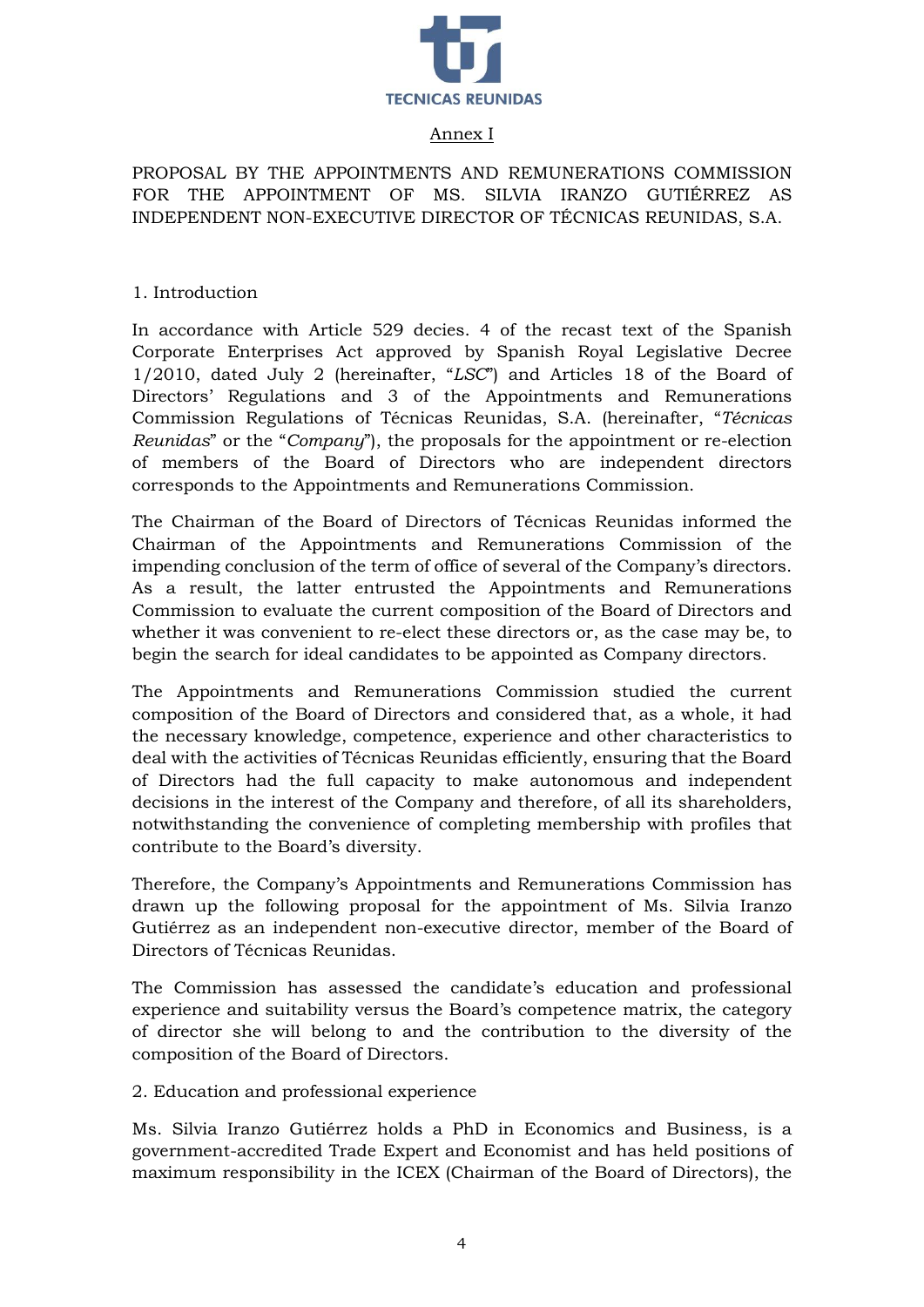

Bank of Spain (member of the Steering Group), Tecnocom (independent director and member of the Appointments and Remunerations and Good Governance Commission) and other reputable entities, such as the Institute of Corporate Directors (IC-A), CESCE and Telefónica Internacional, of which she has been a member of the Board of Directors. Moreover, she has been Spanish Ambassador to Belgium and Secretary of State for Trade and member of the jury for the Princess of Asturias Award in Social Sciences. Ms. Silvia Iranzo Gutiérrez is currently an independent director of the Indra Sistemas company, listed in the Ibex 35 exchange and Chairman of its Sustainability Commission. She is independent director of the ICO (Official Credit Institute), member of the Plenary Session of the Spanish Arbitration Court, member of the Reflection Commission of the Exporters Club and member of the INCIPE trust, as well as professor of Global Economics and Governance at CUNEF (University College for Financial Studies) and IEB (Stock Market Studies Institute). She has been awarded the Grand Cross of the Order of Civil Merit and the silver medal of the Red Cross.

3. Membership in other Boards of Directors

Ms. Silvia Iranzo Gutiérrez is an independent director of the Indra Sistemas, S.A., Chairman of its Sustainability Commission and independent director of the ICO (Official Credit Institute).

4. Category of director

Ms. Silvia Iranzo Gutiérrez will perform her duties as member of the Board of Directors of Técnicas Reunidas as an independent non-executive director, as set forth in Article 529 duodecies. 4 of the Spanish Corporate Enterprises Act.

As such, Ms. Silvia Iranzo Gutiérrez is not associated with the Company and is not involved in any of the situations described in Article 529 duodecies. 4 of the LSC. Therefore, the Commission considers that she will be able to perform her duties without being hampered by associations with the Company or its Group, its significant shareholders or managers.

5. Company shares and any options on these shares owned

None.

## 6. Assessment of suitability

The Appointments and Remunerations Commission has evaluated the suitability of Ms. Silvia Iranzo Gutiérrez, taking into account her knowledge and experience and the subsequent contribution that this will make to the diversity of the Board of Directors, as well as her availability and dedication to performing the duties of the position. The Appointments and Remunerations Commission has especially evaluated Ms. Silvia Iranzo Gutiérrez's education, her knowledge of finances, the public sector, sustainability and governance, acquired throughout her professional career and her experience in relevant sectors associated with public sector and financial activities of the Company and its Group, among others.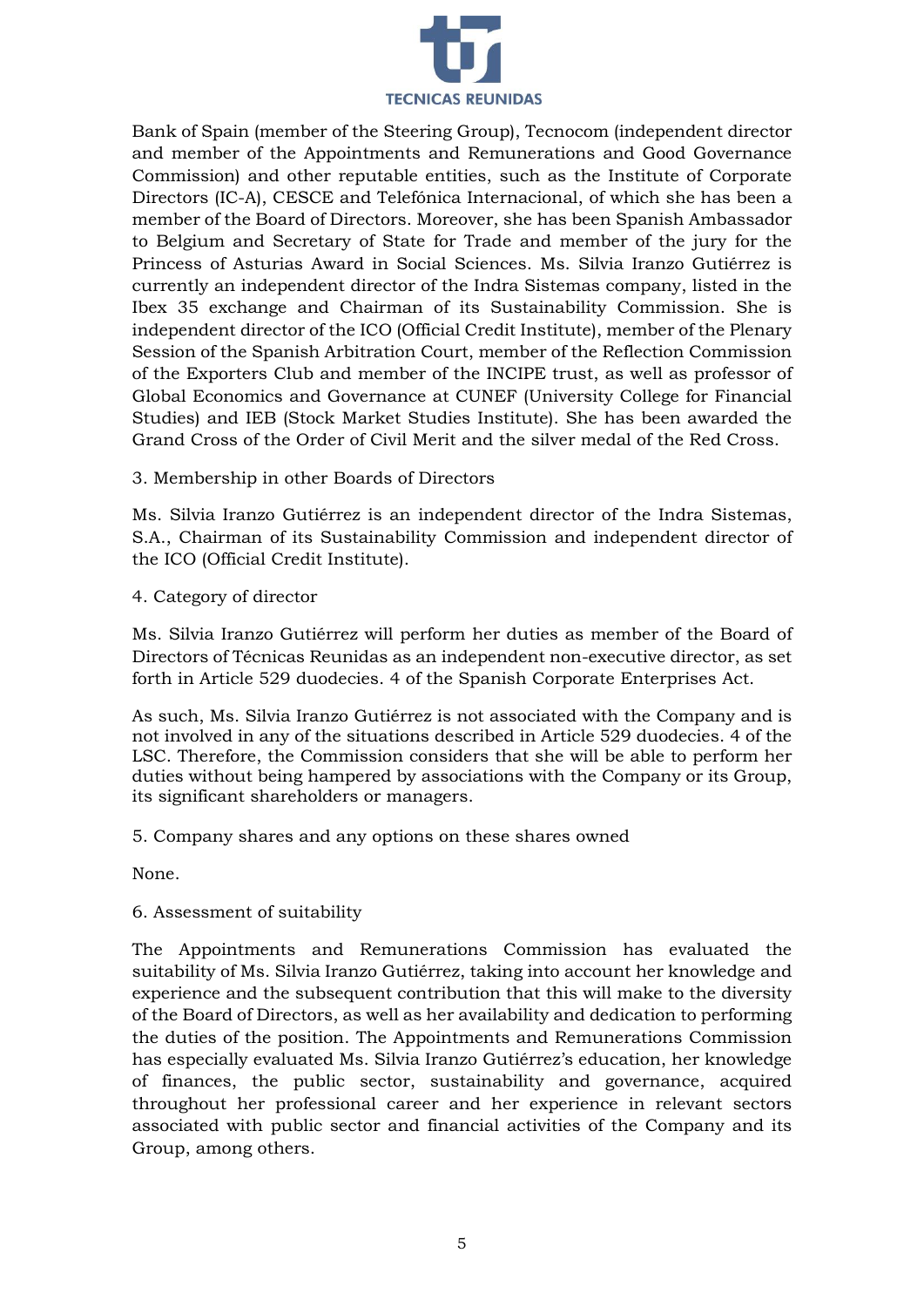

Likewise, as stated in Recommendation 25 of the Good Governance Code, the Appointments and Remunerations Commission has studied the rest of the candidate's appointments and considers that Ms. Silvia Iranzo Gutiérrez is sufficiently available and willing to perform her duties as Company director correctly and that there are no conflicts of interest that could endanger the correct performance of her duties.

In view of all the above, the Appointments and Remunerations Commission considers that Ms. Silvia Iranzo Gutiérrez fulfills the ideal conditions needed to perform her duties as member of the Board of Directors, considering the legal requirements of the same. These considerations are formulated within the framework of the selection criteria and procedures established in the Board of Directors' Regulations, the Board of Directors Directors Selection and Diversity Policy and the corresponding recommendations of good governance.

## 7. Proposal

In view of the above and due to the current needs of the Board of Directors of Técnicas Reunidas, the Appointments and Remunerations Commission agrees to submit the following proposal for appointment to the General Meeting of Shareholders, which will be held foreseeably on June 28, 2022:

"*To appoint Ms. Silvia Iranzo Gutiérrez as an independent non-executive director of the Company for the mandatory term of four years at the proposal of the Appointments and Remunerations Commission and after receiving the report from the Company's Board of Directors*".

Madrid, May 19, 2022.